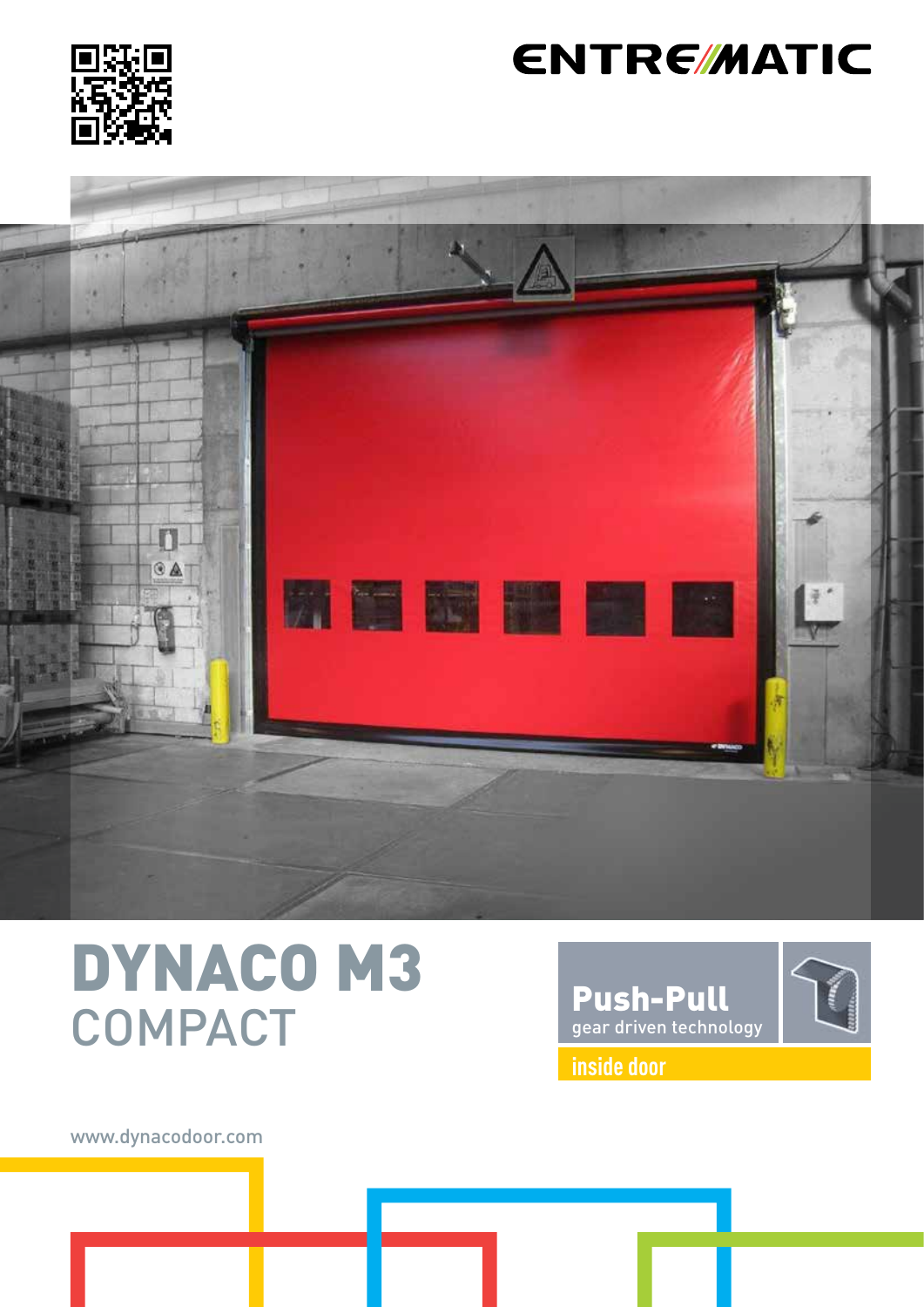# DYNACO M3 COMPACT

The Dynaco M3 Compact is specifically designed for large sized inside applications with intensive use. It protects your facilities against drafts, humidity, dust and dirt. Operating speed and perfect sealing improve your traffic flows and provide employee comfort, environmental control and savings on energy costs.

Fully self-reinserting, the Dynaco M3 Compact will automatically reinsert itself in its side guides when the curtain is accidentally hit.

- PATENTED "PUSH PULL" TECHNOLOGY: Unique door drive system.
- **B** SUPERIOR SEAL: Patented side frame assembly. Neither blade nor brush systems required.
- CRASH FORGIVING AND SELF-REINSERTING WITHOUT INTERVENTION:

The curtain automatically reinserts itself when dislodged. No repair costs, no production down time.

- **USER SAFETY:** Flexible curtain without rigid elements.
- COMFORT OF USE: DYNACO wireless detector at the bottom.
- **ADVANCED DRIVE:** Frequency driven motor and encoder for smooth operation. Wearable elements are reduced to a minimum.
- **DYNALOGIC CONTROL BOX:** User-friendly control box with self-diagnosis.
- CONFORM TO FN13241-1

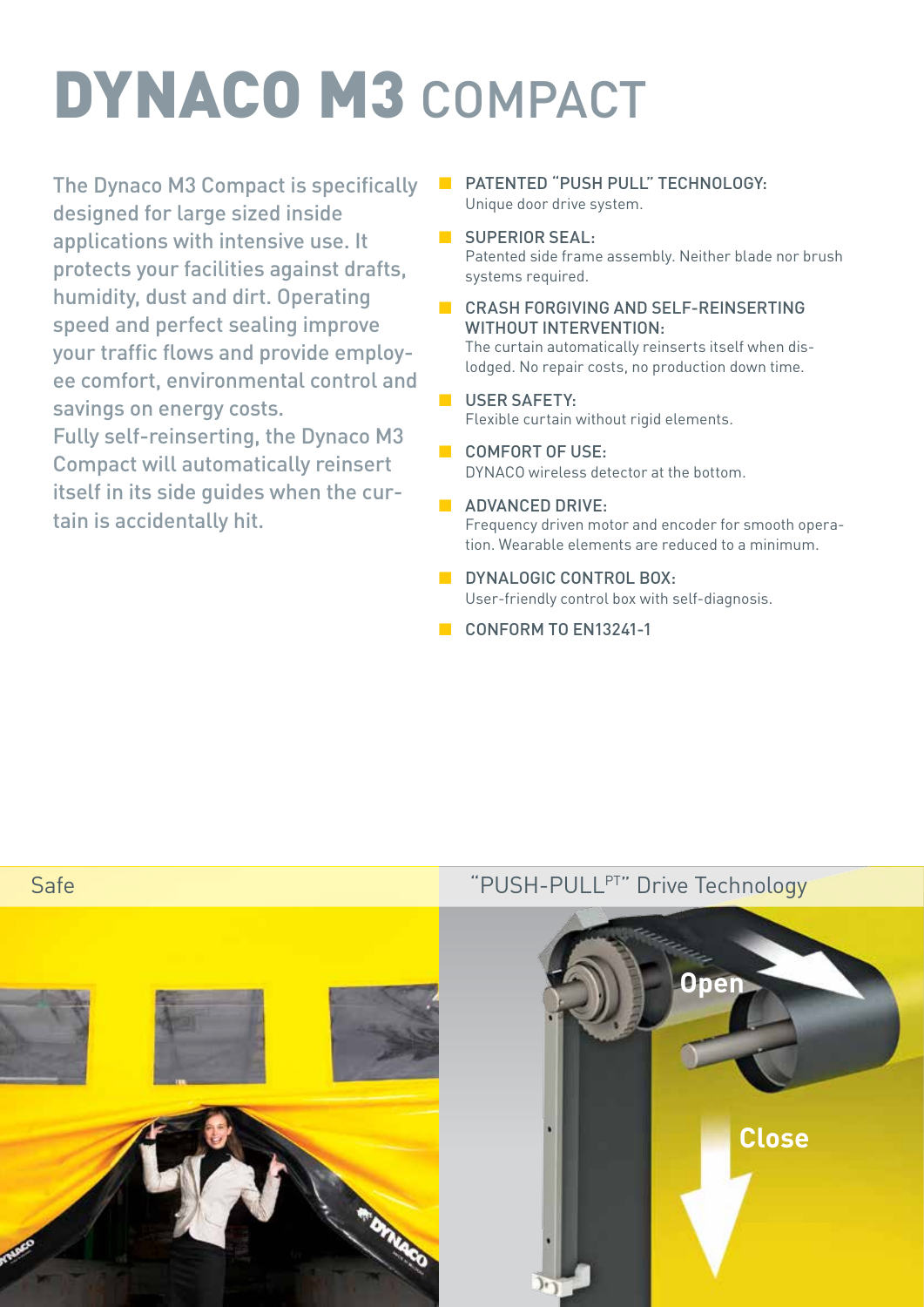### Push-Pull gear driven technology



|  | . . |  |
|--|-----|--|
|  |     |  |

| <b>EN13241-1 STANDARDS</b>      |          |                 |                         |  |  |
|---------------------------------|----------|-----------------|-------------------------|--|--|
| <b>Standard</b>                 | Ref.     | Test acc.       | <b>Results</b>          |  |  |
| Water<br>permeability           | EN 12425 | EN 12489        | Class <sub>1</sub>      |  |  |
| <b>Wind load</b>                | EN 12424 | EN 12444        | $Class 1*$              |  |  |
| Wind<br>permeability            | EN 12426 | EN 12427        | Class 1**               |  |  |
| Safe openings                   | EN 12453 | EN 12445        | Pass                    |  |  |
| <b>Mechanical</b><br>resistance | EN 12604 | EN 12605        | Pass                    |  |  |
| <b>Unintended</b><br>movements  | EN 12604 | EN 12605        | Pass                    |  |  |
| <b>Thermal</b><br>transmittance | EN 12428 | <b>EN 12428</b> | 6,02 W/m <sup>2</sup> K |  |  |
| <b>Performance</b><br>(cycles)  | EN 12604 | EN 12605        | 750,000                 |  |  |

\* Interior applications only

\*\* Valid for a door of 3500 x 3500mm

| <b>CHARACTERISTICS</b>                                    |                                                                                                                                                                                     |  |  |  |  |
|-----------------------------------------------------------|-------------------------------------------------------------------------------------------------------------------------------------------------------------------------------------|--|--|--|--|
| Max. dimensions                                           | W 11,000 mm x H 5,500 mm                                                                                                                                                            |  |  |  |  |
| <b>Opening speed</b><br><b>Closing speed</b>              | Up to 1,4 m/s (W < 7500mm) - 0,8 m/s (W>7500mm)<br>$0,6$ m/s (W < 7500mm) - 0,4 m/s (W>7500mm)                                                                                      |  |  |  |  |
| <b>Structure</b>                                          | Galvanised steel: 100 x 50 x 3 mm                                                                                                                                                   |  |  |  |  |
| Drum                                                      | Steel - Ø 140 x 4 mm.                                                                                                                                                               |  |  |  |  |
| Side guides                                               | Reinforced polyethylene (PE-UHMW1000),<br>on springs.                                                                                                                               |  |  |  |  |
| Motor                                                     | 4 poles, without brake<br>Power: 1,5 kW.<br>IP rating: IP65.                                                                                                                        |  |  |  |  |
| Control box                                               | DYNALOGIC provided with: Circuit breaker,<br>general divider, adjustable timer, push button for<br>opening and reset and emergency stop.<br>IP rating: IP54.<br>Frequency inverter. |  |  |  |  |
| <b>Standard detectors</b>                                 | Infrared barrier: 300 mm from the floor.<br>Wireless DYNACO detector (WDD).                                                                                                         |  |  |  |  |
| <b>Power supply</b><br><b>Frequency</b>                   | Single phase 230V - 18 A.<br>Frequency: 50-60 Hz                                                                                                                                    |  |  |  |  |
| Available colours<br>comparable with:<br>(Actual colours  | Green RAL6005<br>Yellow RAI 1003<br>Grey RAL7035<br>Orange RAL2004                                                                                                                  |  |  |  |  |
| may deviate. Colour<br>samples available<br>upon request) | Red RAL3000<br>White RAL9010<br>Blue RAL5002<br>Black RAL9005                                                                                                                       |  |  |  |  |

## Side Guide and lateral driving strap view